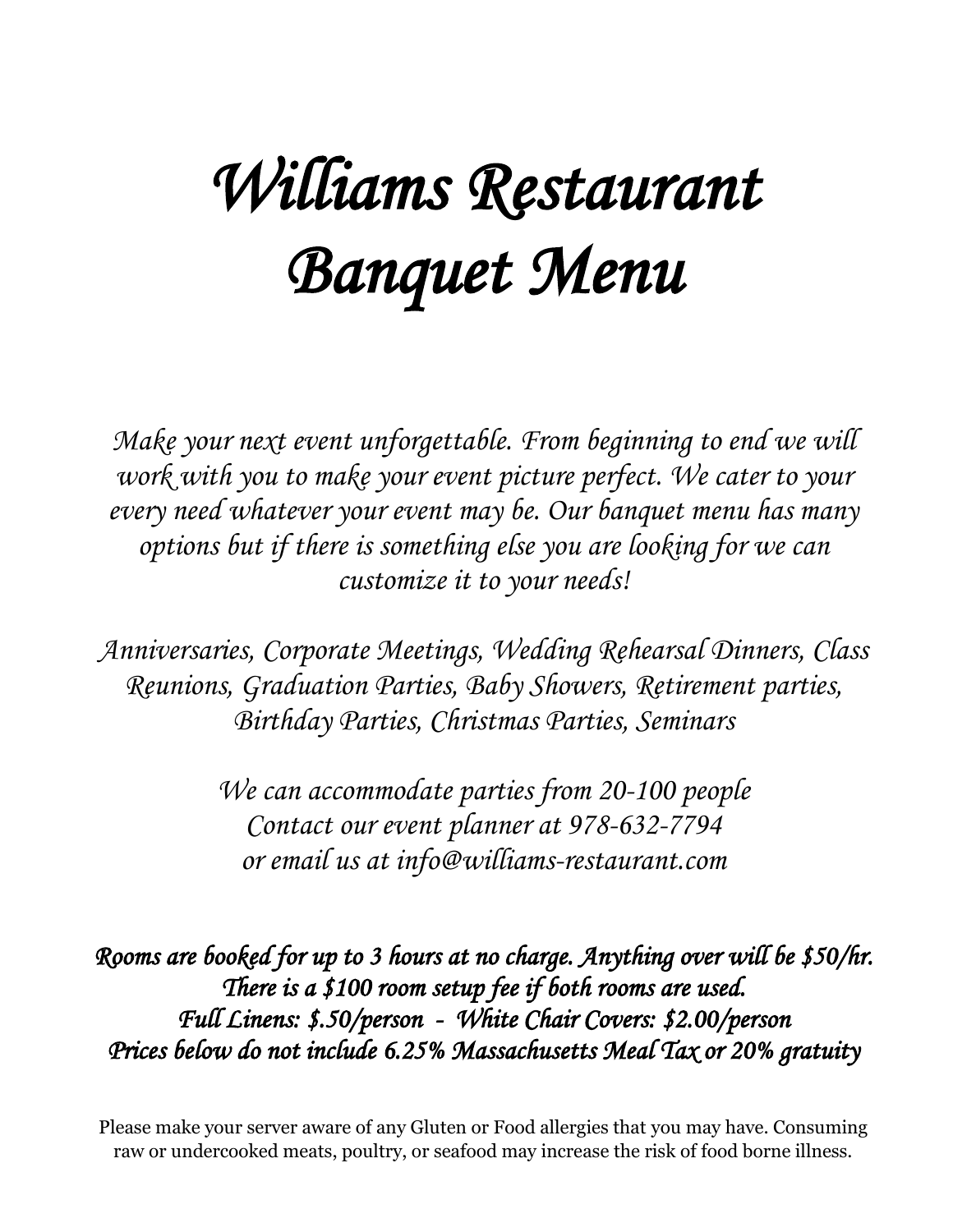# **Appetizers**

|                                         | 50 Pieces                           | 100 Pieces |
|-----------------------------------------|-------------------------------------|------------|
| Jumbo Shrimp Cocktail                   | \$160                               | \$290      |
| <b>Potato Skins</b>                     | \$100                               | \$185      |
| <b>Cheese Sticks</b>                    | \$110                               | \$205      |
| Coconut Shrimp                          | \$110                               | \$205      |
| Italian Meatballs                       | \$100                               | \$185      |
|                                         | 25 Pieces                           | 50 Pieces  |
| <b>Chicken Fingers</b>                  | \$80                                | \$145      |
| <b>Boneless Buffalo Finger</b>          | \$85                                | \$155      |
|                                         | <b>Full Tray (serves 25 people)</b> |            |
| Vegetable Tray                          |                                     | \$45       |
| <b>Assorted Cheese and Cracker Tray</b> |                                     | \$50       |

## **Luncheon Finger Roll Platter**

## **\$17 per Person (minimum 20 people) Choose Three of the following…**

Tuna Salad, Chicken Salad, Seafood Salad, Egg Salad, Sliced Ham, Sliced Turkey

## **Includes Garden Salad, Pasta Salad, Potato Salad, and Coffee or Garden Salad, Soup de Jour, and Coffee**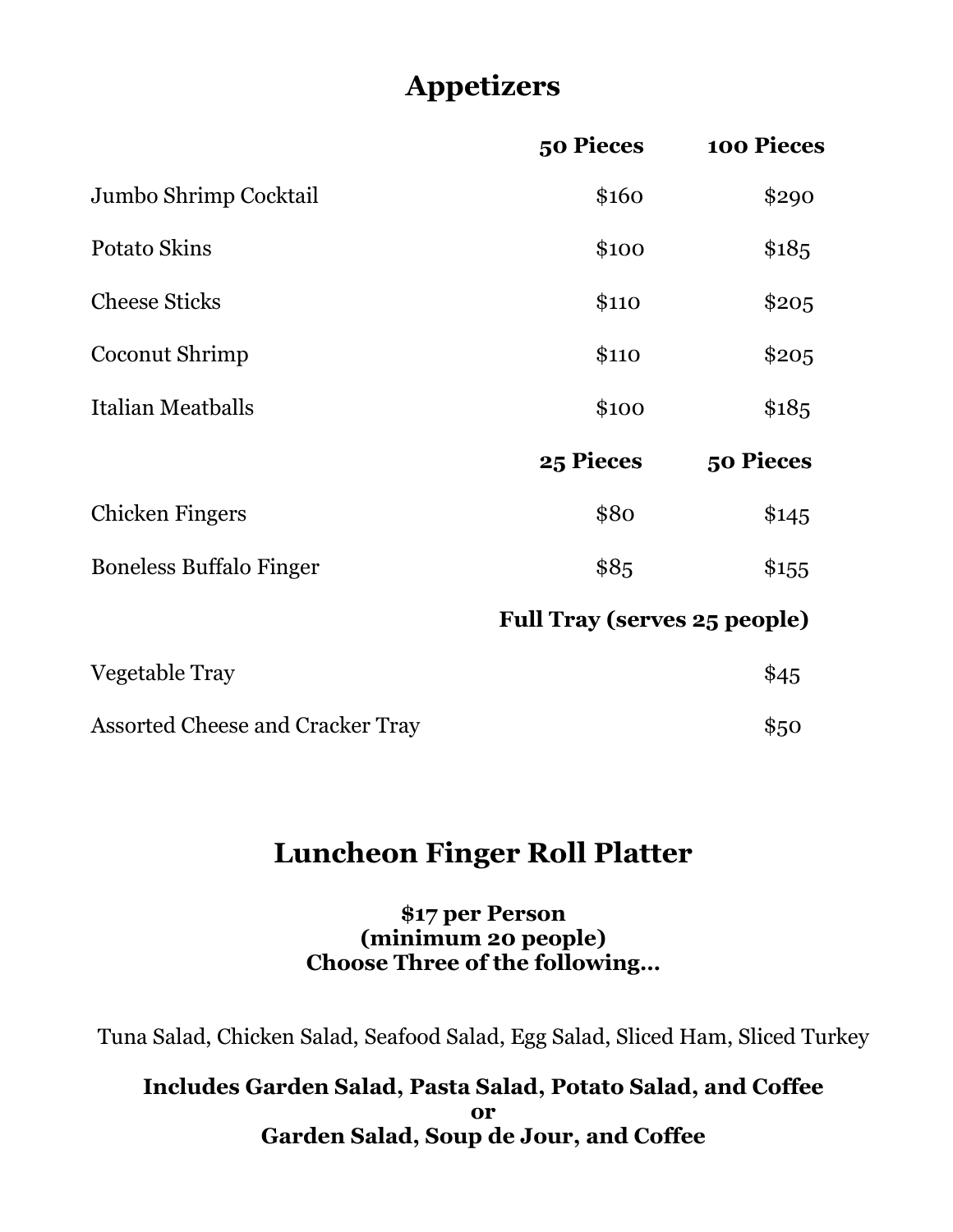# **Dinner Entrees Choose any Two Entrees**

(for parties of 15-25)

| <b>Baked Haddock</b><br>topped with seasoned cracker crumbs                                                                             | \$25 |
|-----------------------------------------------------------------------------------------------------------------------------------------|------|
| <b>Baked Salmon</b><br>topped with seasoned cracker crumbs                                                                              | \$25 |
| Baked Stuffed Shrimp (4)<br>jumbo shrimp stuffed with seafood stuffing                                                                  | \$24 |
| Chicken Parmesan<br>served over penne pasta with garlic bread                                                                           | \$24 |
| Chicken Marsala<br>pan seared chicken breasts tossed with mushrooms in a<br>marsala wine sauce, served with mashed potato and vegetable | \$24 |
| Chicken Piccata<br>pan seared chicken breasts sautéed with capers in a lemon<br>herb white wine sauce, served with rice and vegetable   | \$24 |
| Vegetable Stir Fry<br>fresh sautéed mushrooms, onions, peppers, and<br>broccoli served over rice, choice of pasta, or gluten free pasta | \$21 |
| <b>Pot Roast</b><br>topped with beef gravy                                                                                              | \$22 |
| <b>New York Sirloin Steak 100Z</b>                                                                                                      | \$29 |
| Ribeye Steak 140z                                                                                                                       | \$32 |

## **All Entrees include bread rolls, Garden Salad, Potato, Vegetable, Coffee, and Dessert**